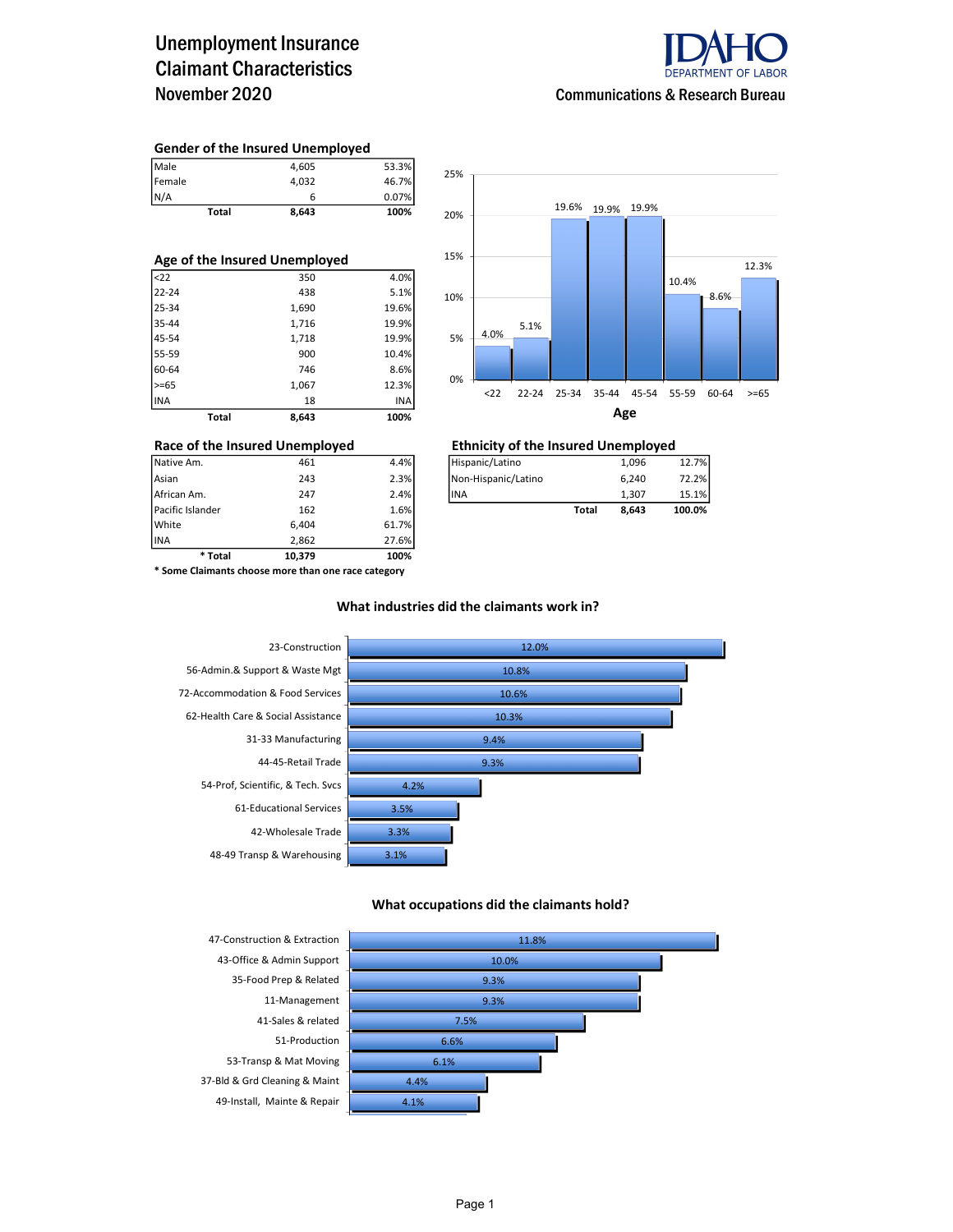# Unemployment Insurance Claimant Characteristics



## November 2020 Communications & Research Bureau

|                                                              | <b>November</b> |       | <b>October</b> |       | <b>Monthly</b>    | <b>November</b> |       | Yearly |  |
|--------------------------------------------------------------|-----------------|-------|----------------|-------|-------------------|-----------------|-------|--------|--|
| <b>Demographics</b>                                          | 2020            |       | 2020           |       | <b>Difference</b> |                 | 2019  |        |  |
|                                                              |                 |       |                |       |                   |                 |       |        |  |
| Gender:                                                      |                 |       |                |       |                   |                 |       |        |  |
| Male                                                         | 4,605           | 53.3% | 3,893          | 48.8% | 712               | 2,649           | 58.9% | 1956   |  |
| Female                                                       | 4,032           | 46.7% | 4,080          | 51.1% | $-48$             | 1,849           | 41.1% | 2183   |  |
| <b>INA</b>                                                   | 6               | 0.1%  | 9              | 0.1%  | $-3$              | $\overline{2}$  | 0.0%  | 4      |  |
| <b>Total</b>                                                 | 8,643           |       | 7,982          |       | 661               | 4,500           |       | 4143   |  |
| Race: NOTE: Claimants may choose more than one Race category |                 |       |                |       |                   |                 |       |        |  |
| Native American                                              | 461             | N/A   | 403            | N/A   | 58                | 270             | N/A   | 191    |  |
| Asian                                                        | 243             | N/A   | 275            | N/A   | $-32$             | 108             | N/A   | 135    |  |
| African American                                             | 247             | N/A   | 263            | N/A   | $-16$             | 116             | N/A   | 131    |  |
| Pacific Islander                                             | 162             | N/A   | 156            | N/A   | 6                 | 45              | N/A   | 117    |  |
| White                                                        | 6,404           | N/A   | 6,779          | N/A   | $-375$            | 3,941           | N/A   | 2463   |  |
| <b>INA</b>                                                   | 2,862           | N/A   | 1,944          | N/A   | 918               | 1,664           | N/A   | 1198   |  |
|                                                              |                 |       |                |       |                   |                 |       |        |  |
| <b>Ethnicity:</b>                                            |                 |       |                |       |                   |                 |       |        |  |
| Hispanic/Latino                                              | 1,096           | 12.7% | 842            | 10.5% | 254               | 590             | 13.1% | 506    |  |
| Non-Hispanic/Latino                                          | 6,240           | 72.2% | 5,925          | 74.2% | 315               | 3,271           | 72.7% | 2969   |  |
| <b>INA</b>                                                   | 1,307           | 15.1% | 1,215          | 15.2% | 92                | 639             | 14.2% | 668    |  |
|                                                              |                 |       |                |       |                   |                 |       |        |  |
| Age:                                                         |                 |       |                |       |                   |                 |       |        |  |
| $22$                                                         | 350             | 4.0%  | 252            | 3.2%  | 98                | 99              | 2.2%  | 251    |  |
| 22-24                                                        | 438             | 5.1%  | 347            | 4.3%  | 91                | 161             | 3.6%  | 277    |  |
| 25-34                                                        | 1,690           | 19.6% | 1,518          | 19.0% | 172               | 821             | 18.2% | 869    |  |
| 35-44                                                        | 1,716           | 19.9% | 1,612          | 20.2% | 104               | 945             | 21.0% | 771    |  |
| 45-54                                                        | 1,718           | 19.9% | 1,577          | 19.8% | 141               | 1,019           | 22.6% | 699    |  |
| 55-59                                                        | 900             | 10.4% | 860            | 10.8% | 40                | 584             | 13.0% | 316    |  |
| 60-64                                                        | 746             | 8.6%  | 718            | 9.0%  | 28                | 421             | 9.4%  | 325    |  |
| $>= 65$                                                      | 1,067           | 12.3% | 1,085          | 13.6% | $-18$             | 449             | 10.0% | 618    |  |
| <b>Total</b>                                                 | 8,625           |       | 7,969          |       | 656               | 4,499           |       | 4126   |  |